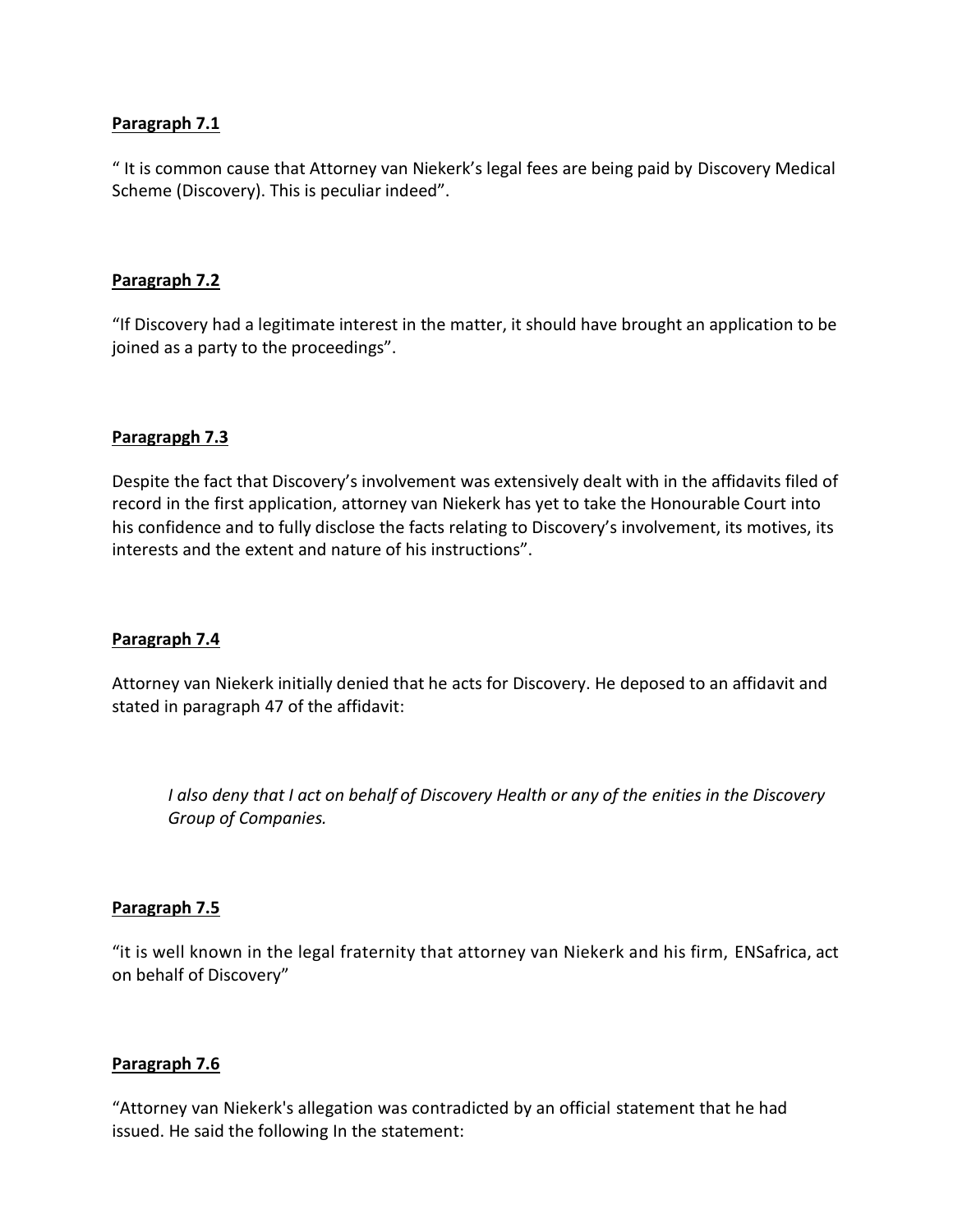*ENS (Edward Nathan Sonnenbergs) was instructed by Discovery holdings to assist a number of the members of the Discovery Health Medical Scheme, 'who were former clients of Ronald and Darren Bobroff and Ronald Babroff & Partners Incorporated Attorneys."*

### **Paragraph 7.7**

"Attorney van Niekerk has yet to explain the abovementioned contradiction".

#### **Paragraph 7.8**

"The fact that attorney van Niekerk acts for Discovery is also reflected in his *curriculum vitae* that can be found on the website of ENSafrica"

## **Paragraph 7.9**

"In the first application attorney van Niekerk also attempted to explain that the application was brought in the public interest and not in the Grahams' interests. The Law Society did not accept attorney van Niekerk's contention in this regard then and I do not accept his submissions now either."

# **Paragraph 7.10**

" The most probable scenario is that the first application as well as the counter-application were brought on instructions and in the interests of Discovery, which has a long-standing feud with the Bobroffs. The litigation is the result of the personal and acrimonious dispute between Discovery assisted by attorney van Niekerk and the Bobroffs".

# **Paragraph 7.11**

" It is significant that all the former clients of the Bobroffs referred to by attorney van Niekerk in his affidavit are members of Discovery, This is no coincidence".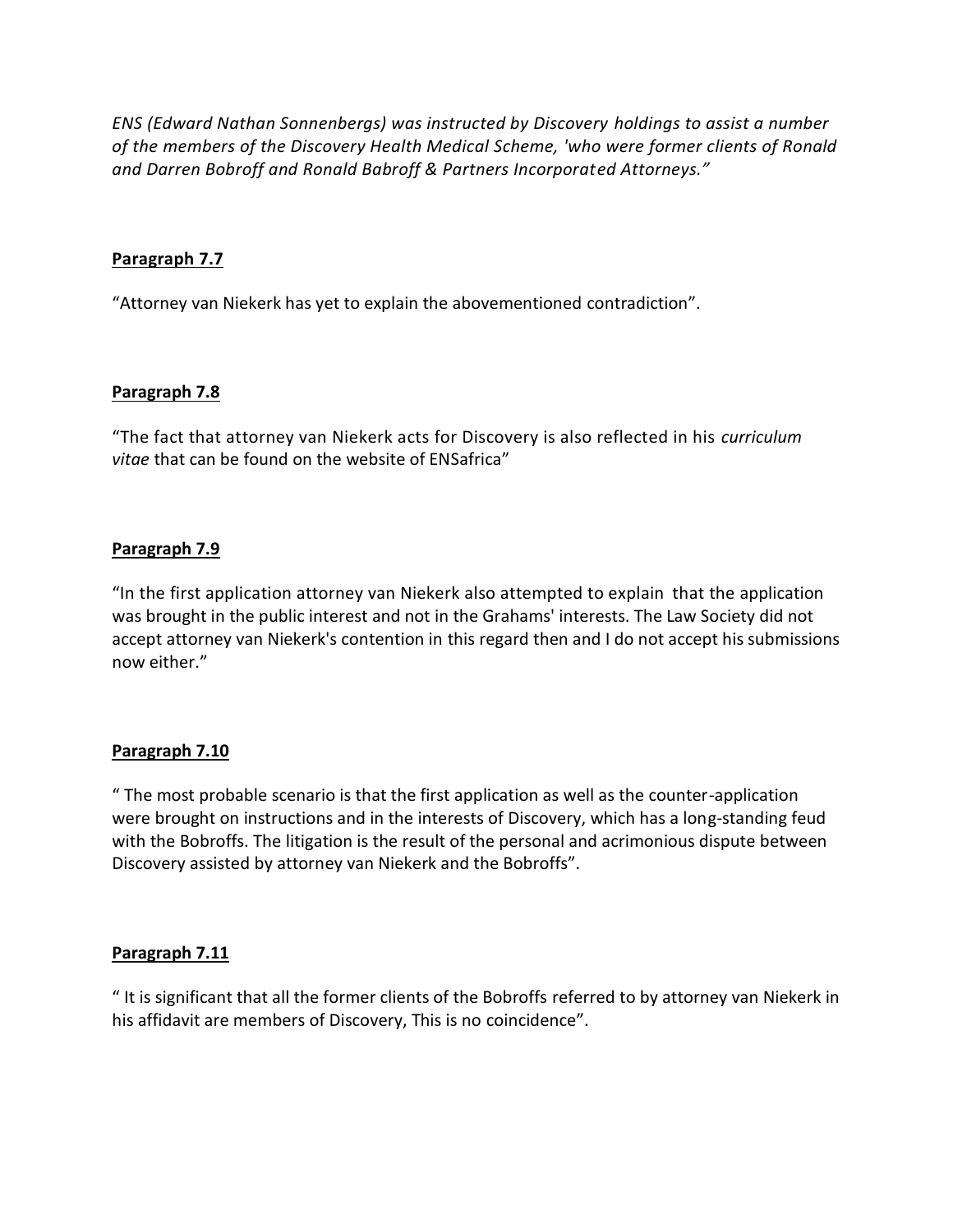"In a statement issued by Discovery on 26 October 2014, it said the following:

### Overreaching and other charges against Mr Bobroff

*Discovery Health has supported these cases against* Ronald *Bobroff and Partners because we believe that we have an obligation to assist and protect our members, particularly those that find themselves in a vulnerable position. We also believe that we have a duty to defend the integrity of the broader structures of our society, in this case the Road Accident Fund.*

#### **Paragraph 7.13**

"On 5 November 2014 Fin [24.com](http://24.com/) reported on allegations of misconduct and unlawful action on the part of the Bobroffs and the saga concerning Discovery and its attorneys ENSafrica on the one hand and the Bobroffs on the other (annexure 2).

## **Paragraph 7.14**

"[Polity.orq.za](http://polity.orq.za/) reported on 29 October 2012 that ENS was instructed by Discovery to assist a number of Discovery members who are former clients of the Bobroffs. According to the said article Discovery is concerned about the professional fees charged by the Bobroffs and the impact of these fees on the compensation received by claimants. The said article also stated that further enquiries should be directed at either attorney. van Niekerk or his associate, Ms Annemarie Joubert (annexure 3)".

#### **Paragraph 7.15**

"Bizcommunit .corn reported on 7 November 2012 on a statement issued by attorney van Niekerk to the effect that he was instructed by Discovery to assist members of Discovery who are former clients of the Bobroffs. Attorney van Niekerk also said that it was he and ENSafrica who discovered that the Bobroffs had entered into various contingency fee agreements that appeared to attorney van Niekerk and ENSafrica to be unusual (annexure 4). Attorney van Niekerk and ENSafrica most probably received their instructions in this regard from Discovery".

#### **Paragraph 7.16**

" The fact that Discovery is funding attorney van Niekerk's legal fees was also reported on in a Personal Finance article which was published on 4 November 2012 (annexure 5),".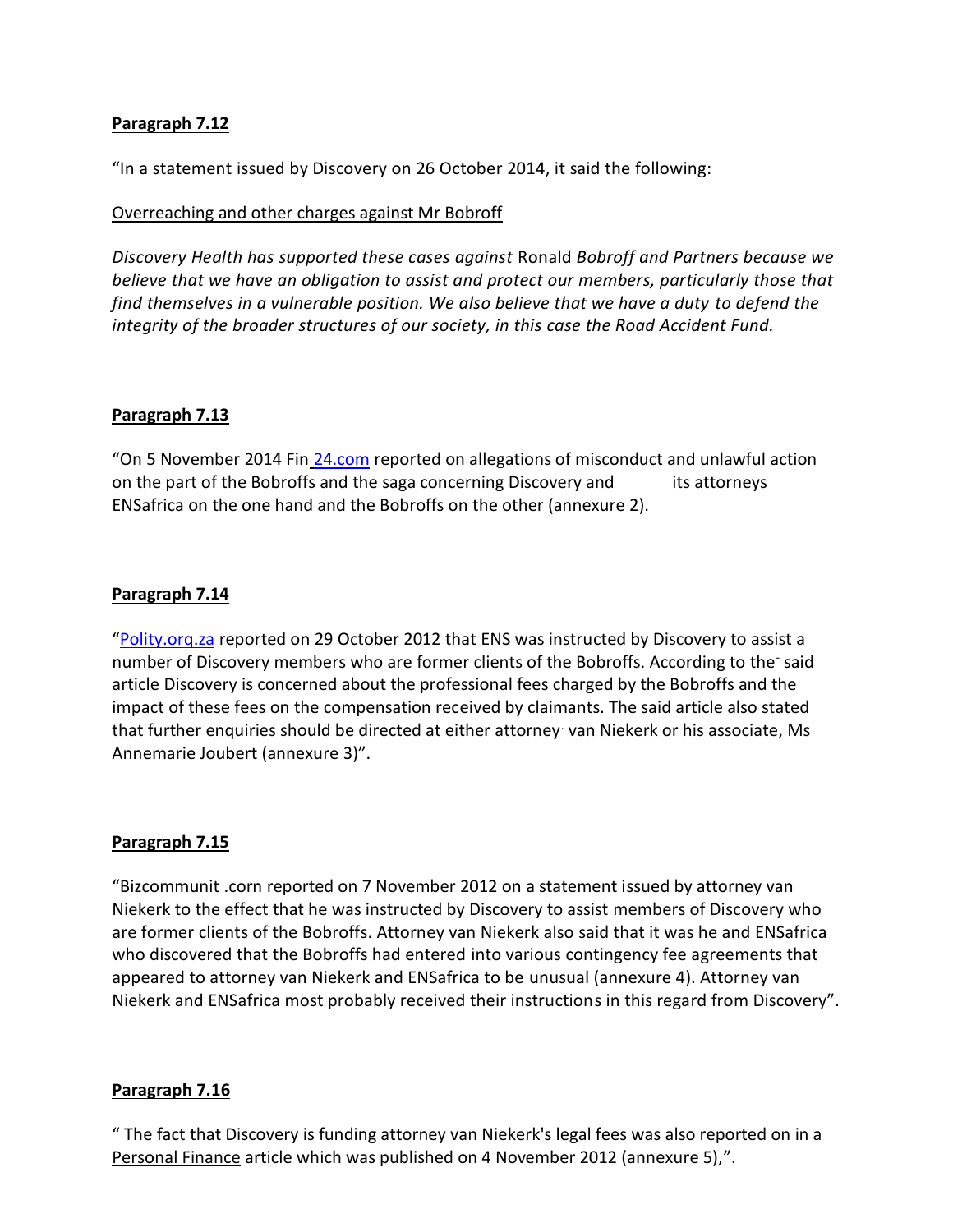"A similar article appeared in [bdlive.co.za](http://bdlive.co.za/) (annexure 6)".

#### **Paragraph 7.18**

"Risksa.corn reported on 30 October 2014 that Discovery is supporting a case against the Bobroffs (annexure 7)".

#### **Paragraph 7.19**

"There can be no doubt that Discovery and attorney van Niekerk were the driving force behind the first application and that they are the driving force behind the counter-application".

#### **Paragraph 7.20**

" in one of attorney van Niekerk's statements he accused the Bobroffs of litigating in the media. He raised as a concern the Bobroffs' lack of respect for the Law Society, He did so in circumstances where he himself has consistently treated the Law Society with nothing but contempt and in circumstances where he himself had issued several media statements concerning Discovery and the Bobroffs".

#### **Paragraph 7.21**

"Discovery appears to operate behind the scenes in a clandestine manner and funds litigation to which it is not a party. Discovery's involvement and motives are not explained by attorney van Niekerk".

#### **Paragraph 7.22**

"The feud between Discovery and the Bobroffs is personal and acrimonious in nature and I do not accept that Discovery and attorney van Niekerk, or the Grahams for that matter; merely act in the "public interest".